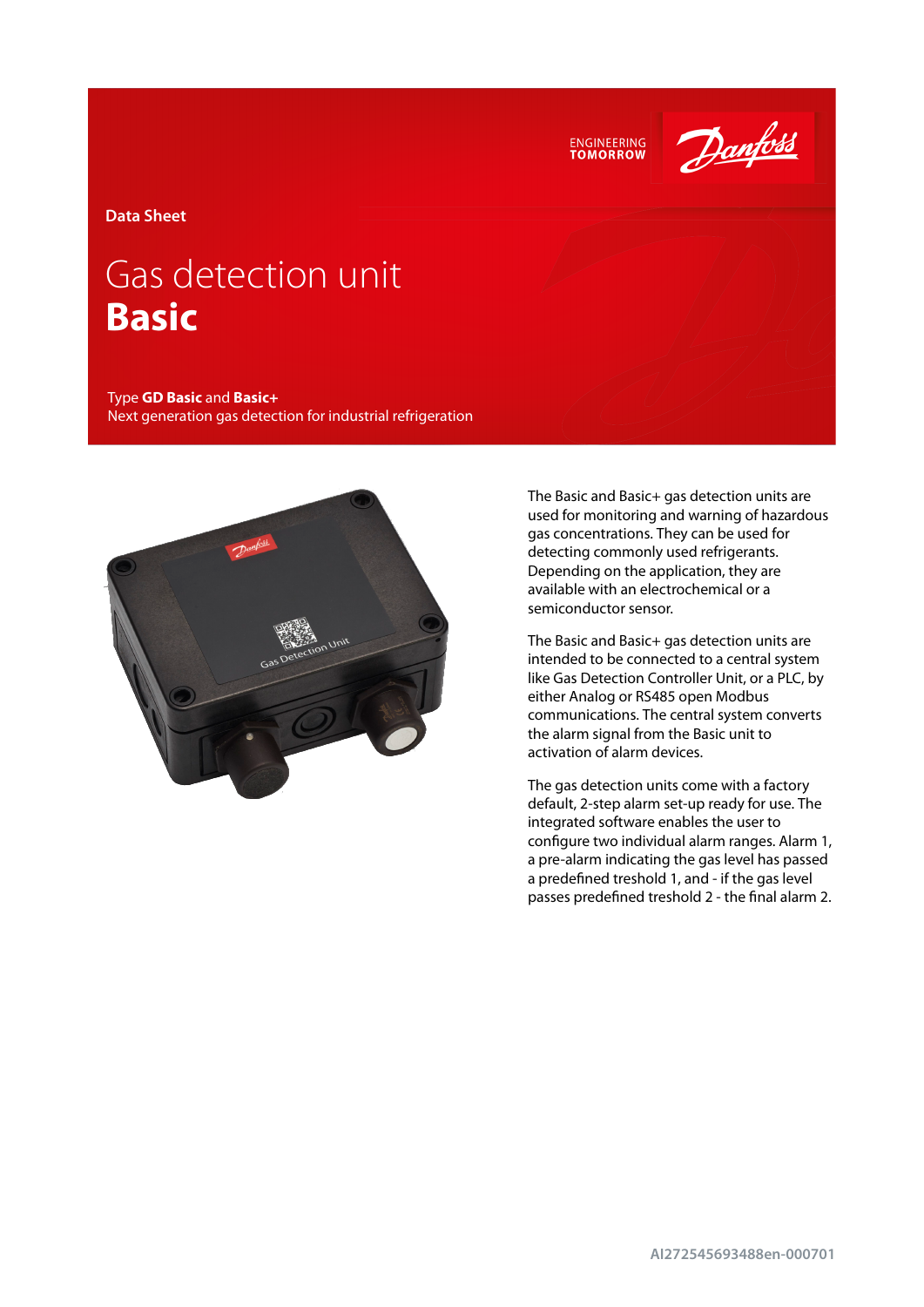

### **Features**

- Digital, factory configured and pre-calibrated gas detectors for plug-and-play installation (no adjustment required)
- Easy configuration via intuitive user-interface; helps simplify operator handling and minimize risk of operational, settings and calibration errors
- Flexible connection by either Analog or RS485 open Modbus communications
- Fieldbus wiring connect and power up to 96 sensors, wire length max. 900 meter per segment; expansion modules permits additional segments
- Automatic self-diagnostics to ensure correct communication and operation
- Sensor seal cap to prevent premature exposure during installation
- Digital user interface ensures higher sensor accuracy
- Reduced risk of false alarms due to temperature compensated sensors
- Password protected alarm settings allowing authorized access only
- LED status signals and alarms
- Buzzer & Light option for local audio and visual alarms (Basic+)
- On-board acknowledge button to reset alarms and to verify the that no gas leaks are present
- Service alerts on unit, controller or both, readable via service tool Display
- Quick and precise calibration procedures either by Plug & Play replacement sensors or calibration with gas. No potentiometers or multi-meters required
- For improved safety and to optimize the lifetime of the sensor, degenerated sensors with too low sensitivity (<30%) are rejected during calibration process
- Conformity to EN 50271, EN 61010-1, ANSI/UL 61010 1, CAN/CSA-C22.2 No. 61010-1
- Enables regulatory compliance with EN 378:2016, ISO 5149:2014, IIAR 2-2017, and ASHRAE 15:2016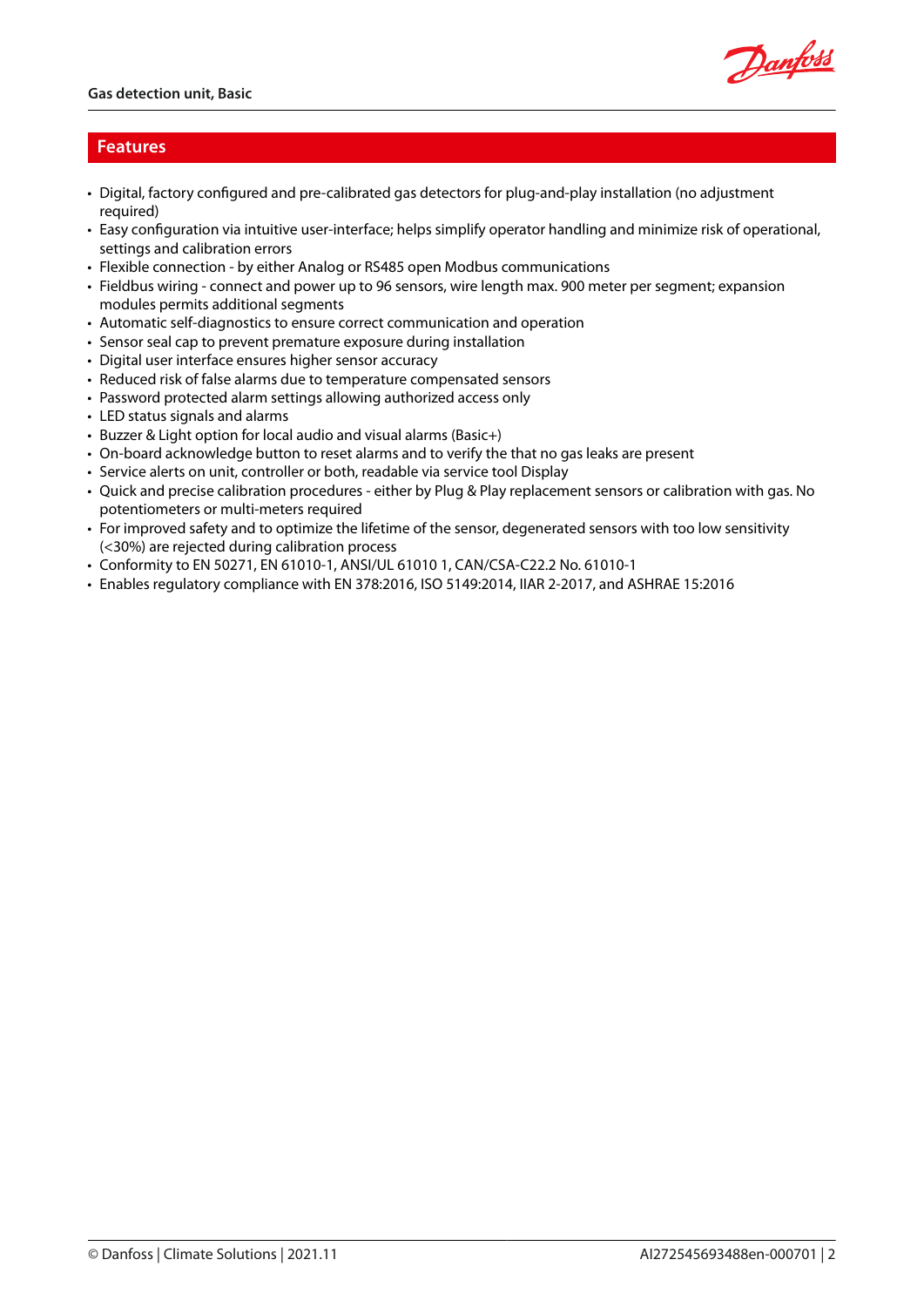

### **Functions**

# **Working principle/Operation**

One sensor can be connected to the Basic/Basic+ sensor board via local bus. The Sensor board provides the power supply of the sensor and prepares the measured data for digital communication.

The operation menu of the Basic/Basic+ software is accessed through the connected Gas Detection Controller or via the dedicated GD Service tool (or PC tool). The Service tool (or PC tool) is plugged directly to the board of the unit. The interfaces allow the unit configuration, setting of the unit alarm levels and calibration of the attached sensor.

The service tool (or PC tool) can be used on all units across the Basic, Premium and Heavy Duty platforms.

The alarm signals can be handled by the Gas Detection Controller (or a PLC) via the 4 – 20 mA (2 – 10V) analog output or the RS485 open Modbus communication. For additional operational safety the changing of parameters is password protected allowing authorized access only. The factory default password can easily be customized.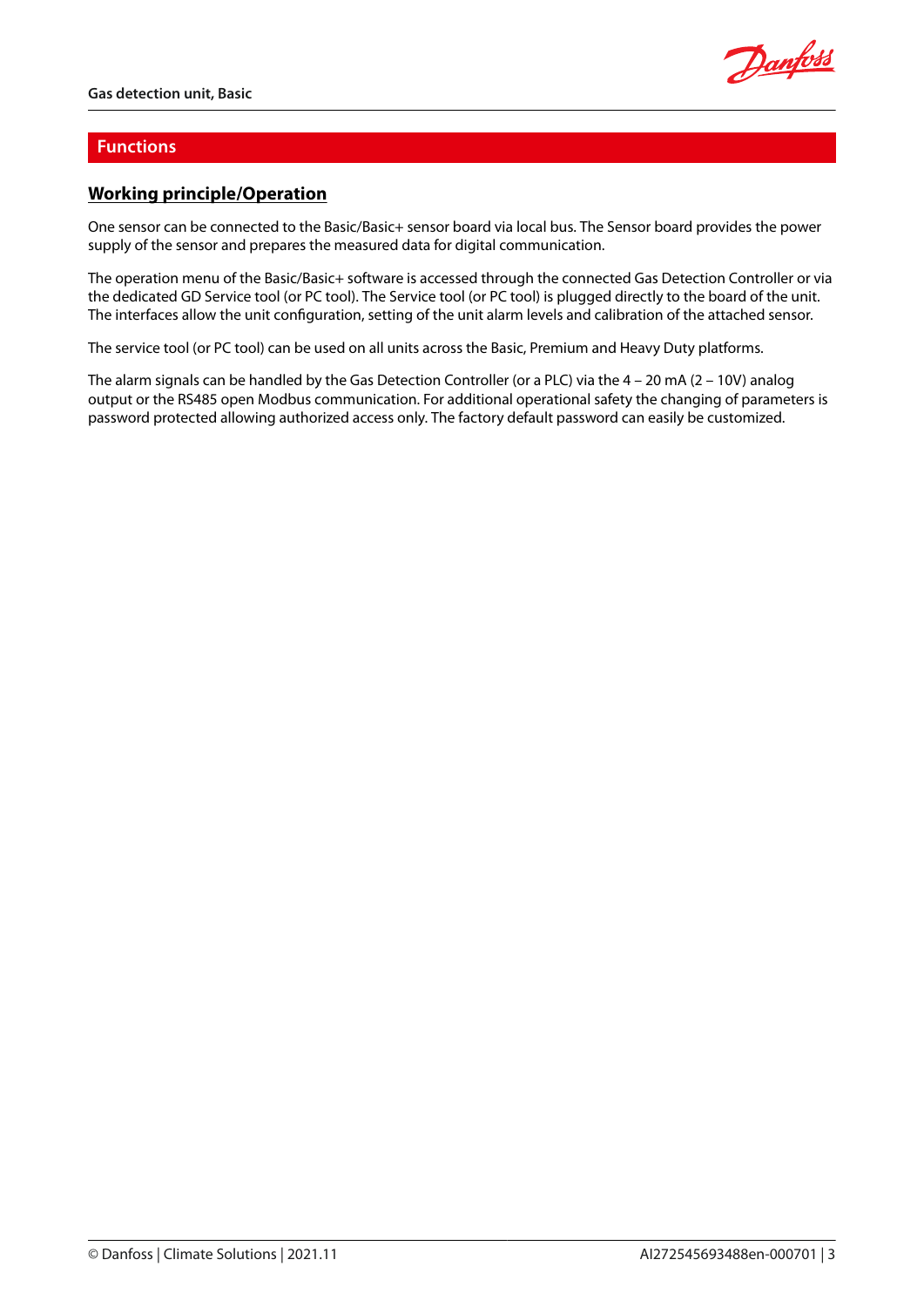

# **Product specification**

### **Design**

### General information

### **Figure 1: GD Basic and Basic+**



- Cable gland not mounted but enclosed
- 4 mounting ears included
- Sensor head mounted bottom right
- Alarm device (Buzzer & Light) mounted bottom left (only Basic +)

# Gas types and thresholds

### **Table 1: Gas types and thresholds**

| <b>Sensor</b>                      | <b>Sensor Type</b> | ppm range                           | Alarm <sub>1</sub>            | Alarm <sub>2</sub>             | <b>Hysteresis</b>         |
|------------------------------------|--------------------|-------------------------------------|-------------------------------|--------------------------------|---------------------------|
| <b>Ammonia EC 100</b>              | Electrochemical    | $0 - 100$ ppm                       | 25 ppm                        | 35 ppm                         | 2 ppm                     |
| Ammonia EC 300                     | Electrochemical    | $0 - 300$ ppm                       | 25 ppm                        | $150$ ppm                      | 2 ppm                     |
| Ammonia EC 1000                    | Electrochemical    | $0 - 1000$ ppm                      | 500 ppm                       | 900 ppm                        | 25 ppm                    |
| Ammonia SC 1000                    | Semiconductor      | $0 - 1000$ ppm                      | 500 ppm                       | 900 ppm                        | 25 ppm                    |
| HF R1234yf SC 2000 (FR3)           | Semiconductor      | $0 - 2000$ ppm                      | 500 ppm                       | $900$ ppm                      | 25 ppm                    |
| <b>HFC R134A SC 2000 (FR7)</b>     | Semiconductor      | $0 - 2000$ ppm                      | 500 ppm                       | 900 ppm                        | 25 ppm                    |
| <b>HFC R404A, R507 SC2000</b>      | Semiconductor      | $0 - 2000$ ppm                      | 500 ppm                       | 900 ppm                        | 25 ppm                    |
| Ammonia SC 10000                   | Semiconductor      | $0 - 10000$ ppm                     | 5000 ppm                      | 9000 ppm                       | 250 ppm                   |
| <b>Ammonia P LEL</b>               | Pellistor          | $0 - 100\%$ LEL<br>$(0 - 140000)$   | 21% LEL<br>(30000 ppm)        | 21% LEL<br>$(30000$ ppm $)$    | 1%                        |
| CO <sub>2</sub> IR 20000 (2% Vol.) | Infrared           | $(0 - 2\%$ Vol)<br>$(0 - 20000$ ppm | $0.5%$ Vol<br>$(5000$ ppm $)$ | $0.9\%$ Vol<br>$(9000$ ppm $)$ | $0.025%$ vol<br>(250 ppm) |

#### **0** NOTE:

Hysteresis = 5% of Alarm1 (rounded up to the next higher integer) LEL/LFL = Lower explosive limit / Lower flammability limit

# **Electrical**

#### **Table 2: Electrical**

| <b>Details</b>              | <b>Description</b>                                                            |
|-----------------------------|-------------------------------------------------------------------------------|
| Power supply                | 19 – 29 V AC/DC, DC reverse-polarity protected (selected units 100 – 240V AC) |
| Power consumption (24 V DC) | Max. 250 mA (6 VA)                                                            |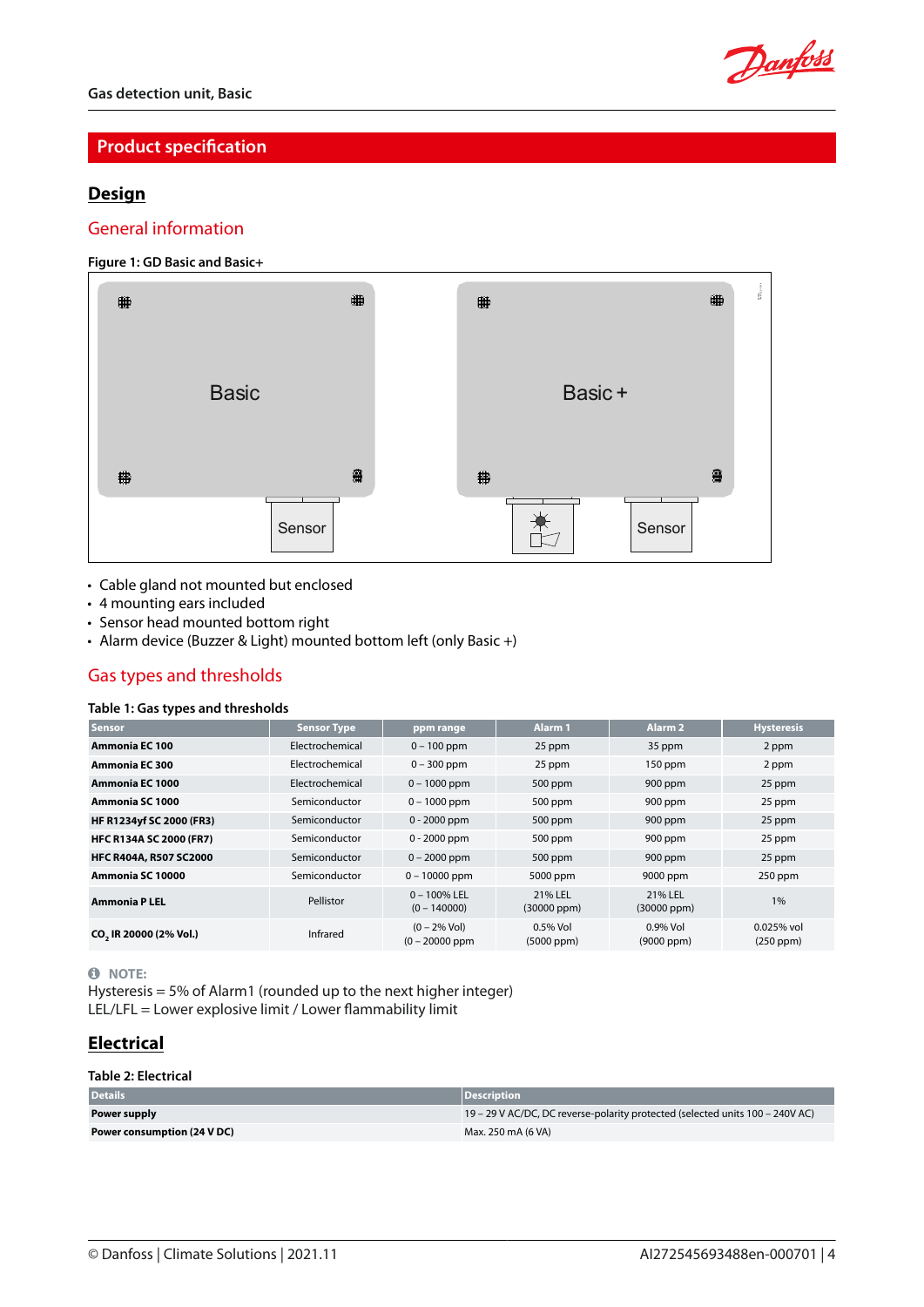

# **Outgoing line local bus**

#### **Table 3: Outgoing line local bus**

| <b>Details</b> | <b>Description</b>                                                          |
|----------------|-----------------------------------------------------------------------------|
| Power supply   | 5 V DC, 250 mA max., overload, short-circuit and reverse-polarity protected |

### **Serial interface**

### **Table 4: Serial interface**

| <b>Details</b>   | <b>Description</b>  |
|------------------|---------------------|
| <b>Local bus</b> | 1-wire / 19200 baud |
| <b>Fieldbus</b>  | RS 485 / 19200 baud |
| <b>Tool bus</b>  | 2-wire / 19200 baud |

# **General**

### **Table 5: General**

| <b>Details</b>             | <b>Description</b>                  |
|----------------------------|-------------------------------------|
| Temperature range          | -40 °C to +50 °C (-40 °F to 122 °F) |
| <b>Humidity range</b>      | 15 - 90 % RH not-condensing         |
| <b>Storage temperature</b> | +5 °C to +30 °C (41 °F to 86 °F)    |
| <b>Storage time</b>        | 12 months                           |

# **Physical**

**Table 6: Physical**

| <b>Details</b>                                  | <b>Description</b>                                                  |
|-------------------------------------------------|---------------------------------------------------------------------|
| <b>Housing</b>                                  | Type A                                                              |
| <b>Material</b>                                 | Polycarbonate                                                       |
| <b>Burning behaviour</b>                        | <b>UL 94 V2</b>                                                     |
| <b>Housing colour</b>                           | <b>Black</b>                                                        |
| Dimensions (W x H x D in mm)                    | 94 x 130 x 57                                                       |
| Weight (kg)                                     | Approx. 0.3kg (0.8 lbs.)                                            |
| <b>Protection class</b>                         | <b>IP65</b>                                                         |
| <b>Installation</b>                             | Wall mounting                                                       |
| <b>Cable entry</b>                              | $2 \times M12 / 3 \times M20$                                       |
| <b>Wire connection:</b>                         |                                                                     |
| Power supply, fieldbus                          | Screw-type terminals 0.25 to 2.5 mm <sup>2</sup> (25 AWG to 14 AWG) |
| Analog output                                   | Screw-type terminals 0.25 to 1.3 mm <sup>2</sup> (25 AWG to 17 AWG) |
| <b>Local bus for sensor</b>                     | 3-pin plug connector                                                |
| Cable lengths local bus for remote sensor board | Max. 5 m (16.4 ft.)                                                 |

# **Analog output signal**

### **Table 7: Analog output signal**

| <b>Description</b>                                                  |
|---------------------------------------------------------------------|
| Proportional, overload and short-circuit proof, load $\leq$ 500 Ohm |
| $4 - 20$ mA = measuring range                                       |
| $3.0 < 4$ mA = underrange                                           |
| $>$ 20 – 21.2 mA = overrange                                        |
| $2.0 \text{ mA} = \text{fault}$ (configurable)                      |

# **Status LED / Buzzer & light (only Basic+)**

#### **Table 8: Status LED / Buzzer & light (only Basic+)**

| <b>Details</b>           | <b>Description</b>                |
|--------------------------|-----------------------------------|
| Colour                   | 3 color light: Green, yellow, red |
| <b>Acoustic pressure</b> | $> 85$ dB (A) (0.1 m distance)    |
| <b>Frequency</b>         | 2300 Hz                           |
| <b>Protection class</b>  | <b>IP65</b>                       |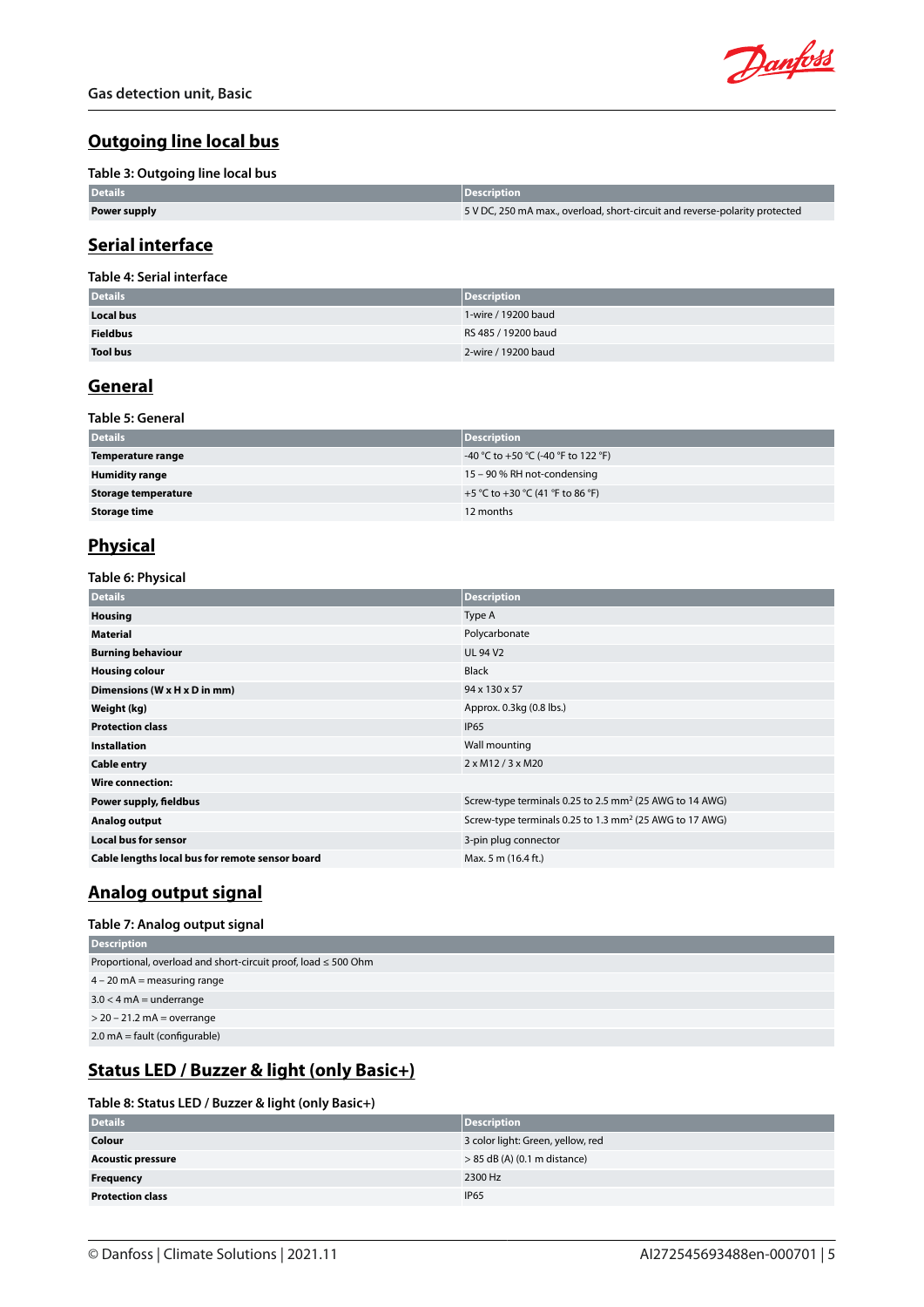

# **Electrical connection**

#### **Figure 2: Electrical connection**



### **Status LED:**

- GREEN is power on
- flashing if maintenance needed
- YELLOW is an indicator of Error
- when the sensor head is disconnected or not the expected type
- AO is activated but nothing connected
- flashing when sensor is in special mode (e.g. when changing parameters)
- RED on alarm, similar to the buzzer & light alarm

### **Ackn. -/Test button:**

- TEST:
- The button must be pressed for 20 sec
- Alarm1 and Alarm2 is simulated, stop on release
- ACKN:
- Pressed while Alarm2, the audible warning switches off and goes back on after 5 min. when the alarm situation is still active
- $*$  JP5 open  $\rightarrow$  AO 4 20 mA (Default)
- $*$  JP5 closed  $\rightarrow$  AO 2 10 Volt

**NOTE:** 

A resistor comes installed on the analog output connections – if analog output is used, remove the resistor.

# **Fieldbus loop**

Each GD controller can handle up to 96 sensors and handle any mix of individual Gas detection units of the types Basic, Premium and Heavy Duty.

The max. recommended loop wire length is 900 meter (2953 ft) per segment.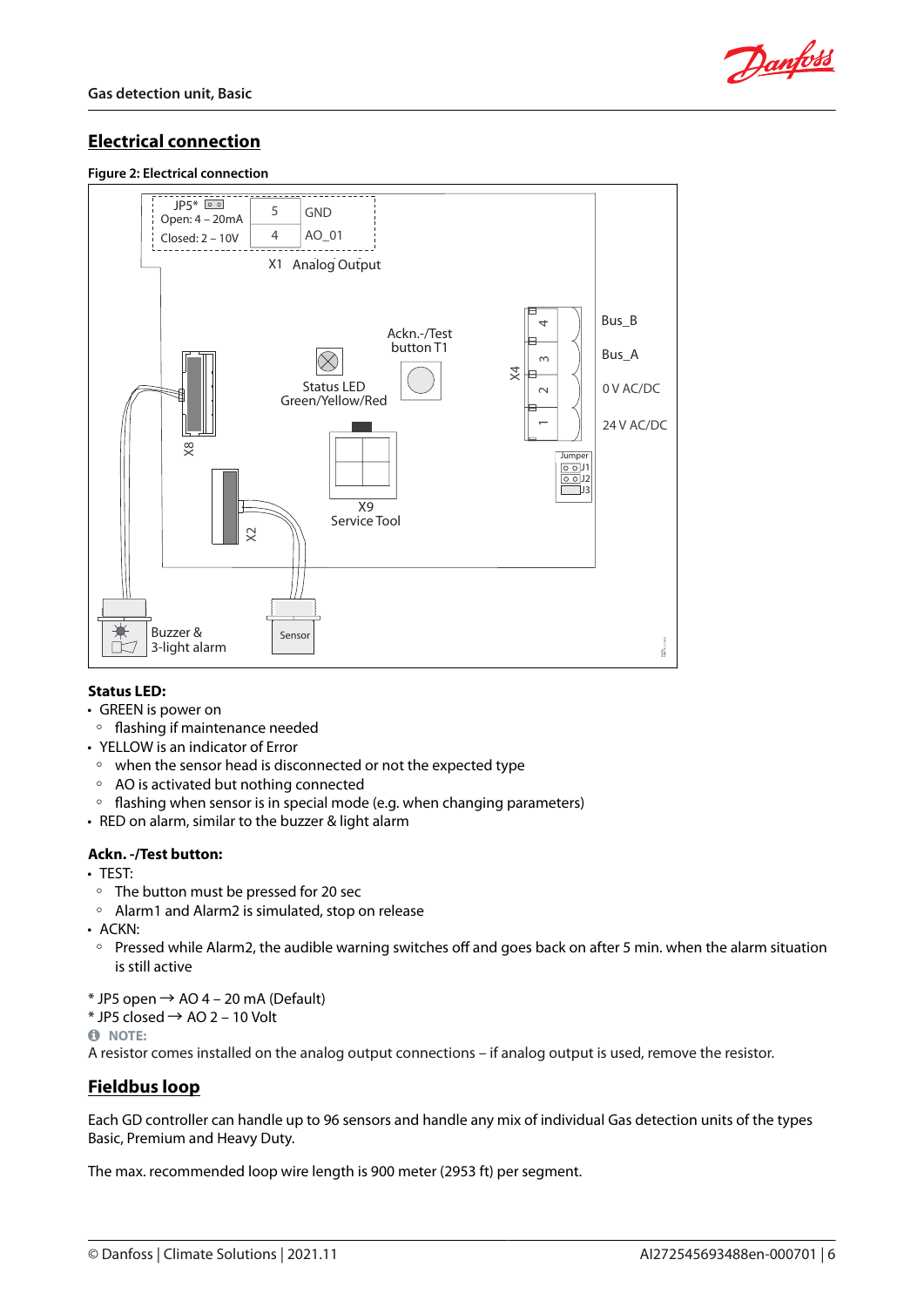With additional segments (and additional controller expansion modules) the max recommended loop wire length is 7200 meter (23622 ft).

The controller and the last GDU in each segment must be provided with a resistor of 560 Ohm. A Umin of 16 V DC must be secured at any spot in the loop.



#### **Figure 3: How to make proper connections between the controller and each GDU**



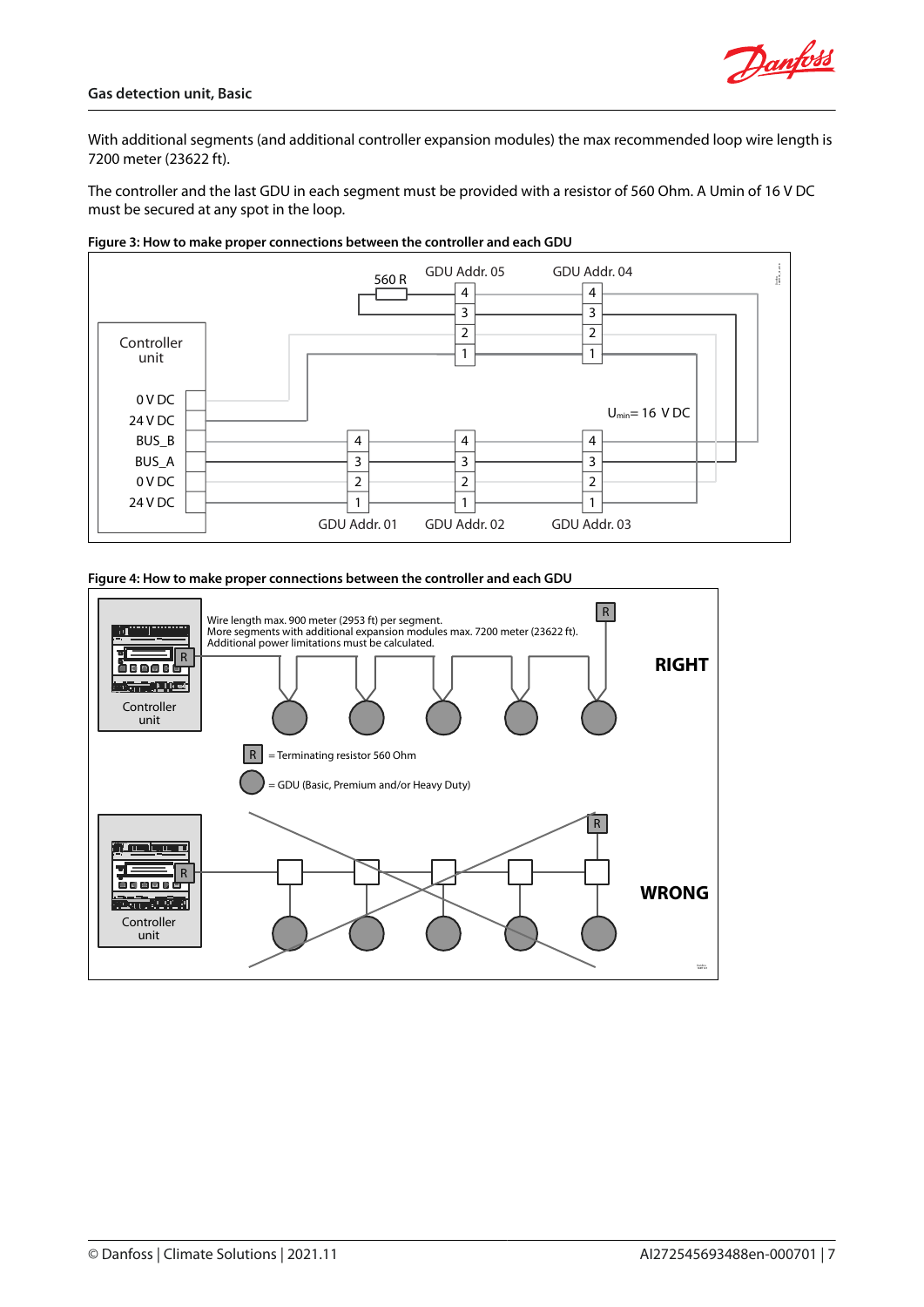

# **Alarm scheme**

**Figure 5: Alarm scheme**



### **Buzzer & light**

m Blinking (2 sec.)  $\mathbf{III} \mathbf{II}$ Fast blinking (1 sec.) Very fast blinking (0.1 sec.)  $\overline{mm}$ Buzzer on Static, Power LED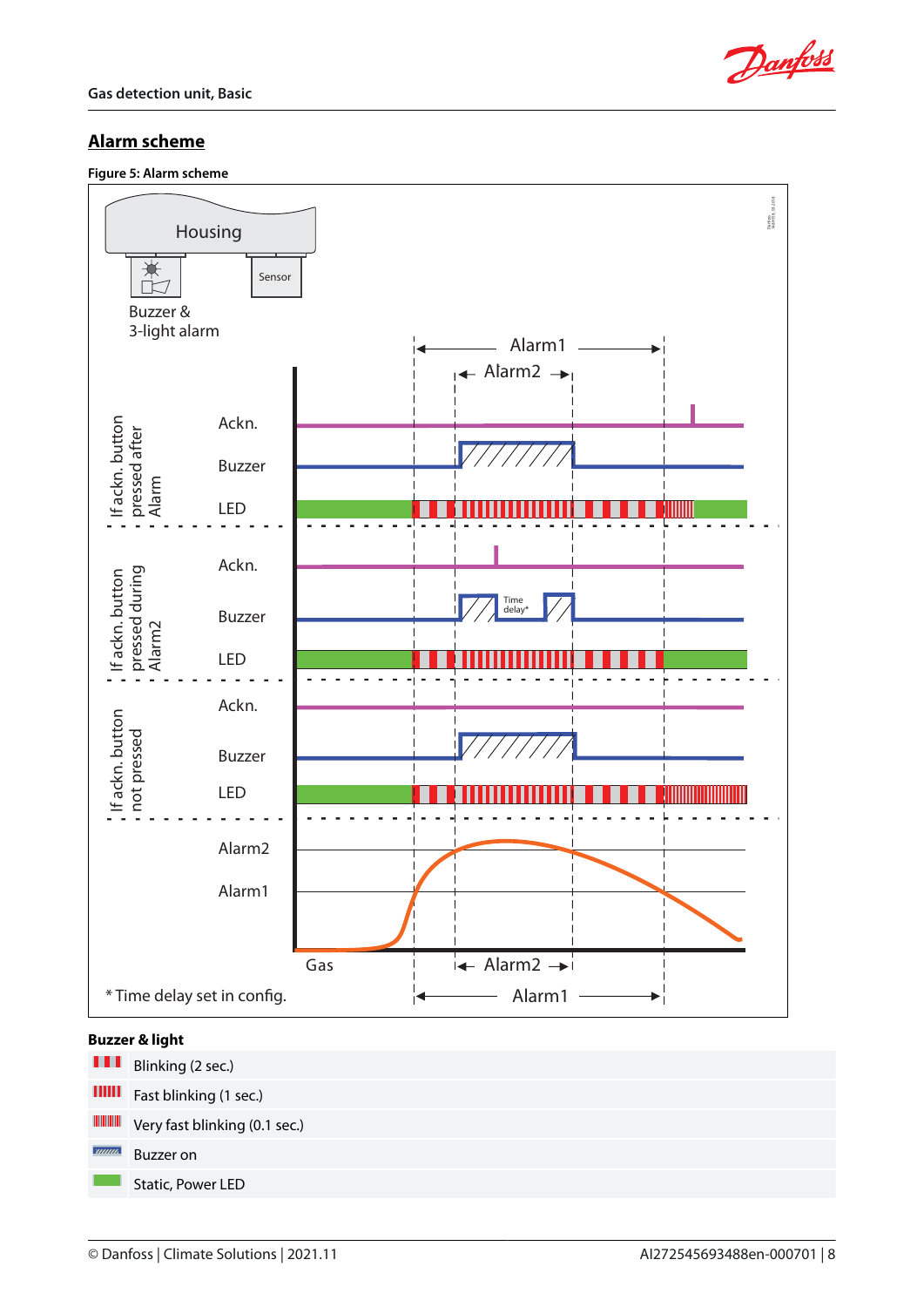

# **Service and maintenance**

The Basic/Basic+ gas detection units are calibrated either by replacing of sensor heads or by calibration with gas.

Plug & Play replacement sensors are pre-calibrated and factory certified for quick and easy calibration procedure. The sensor is connected to the local bus via a plug connection enabling easy and simple exchange of sensor instead of an on-site calibration. The internal X-change routine recognizes the exchanged sensor during the exchange process and restarts the measurement mode automatically. An LED indicates the correct procedure of the exchange operation. To ensure the proper functioning of the units and to prevent human errors, the sensor head can only be replaced by the same type and ppm range (exact replacement) that match the configuration. If a different sensor head is installed, the GD unit will show a communication error.

As an alternative, calibration with gas can be performed via the service tool (or PC tool), calibration gas with correct concentration and the Danfoss calibration adapter. The Danfoss gas detection units have an integrated, digital calibration interface and procedure, which makes the calibration process easy, accurate, and time-saving. No potentiometers or multi-meters required for the calibration. The calibration procedure requires significantly less calibration gas per calibration compared to traditional routines.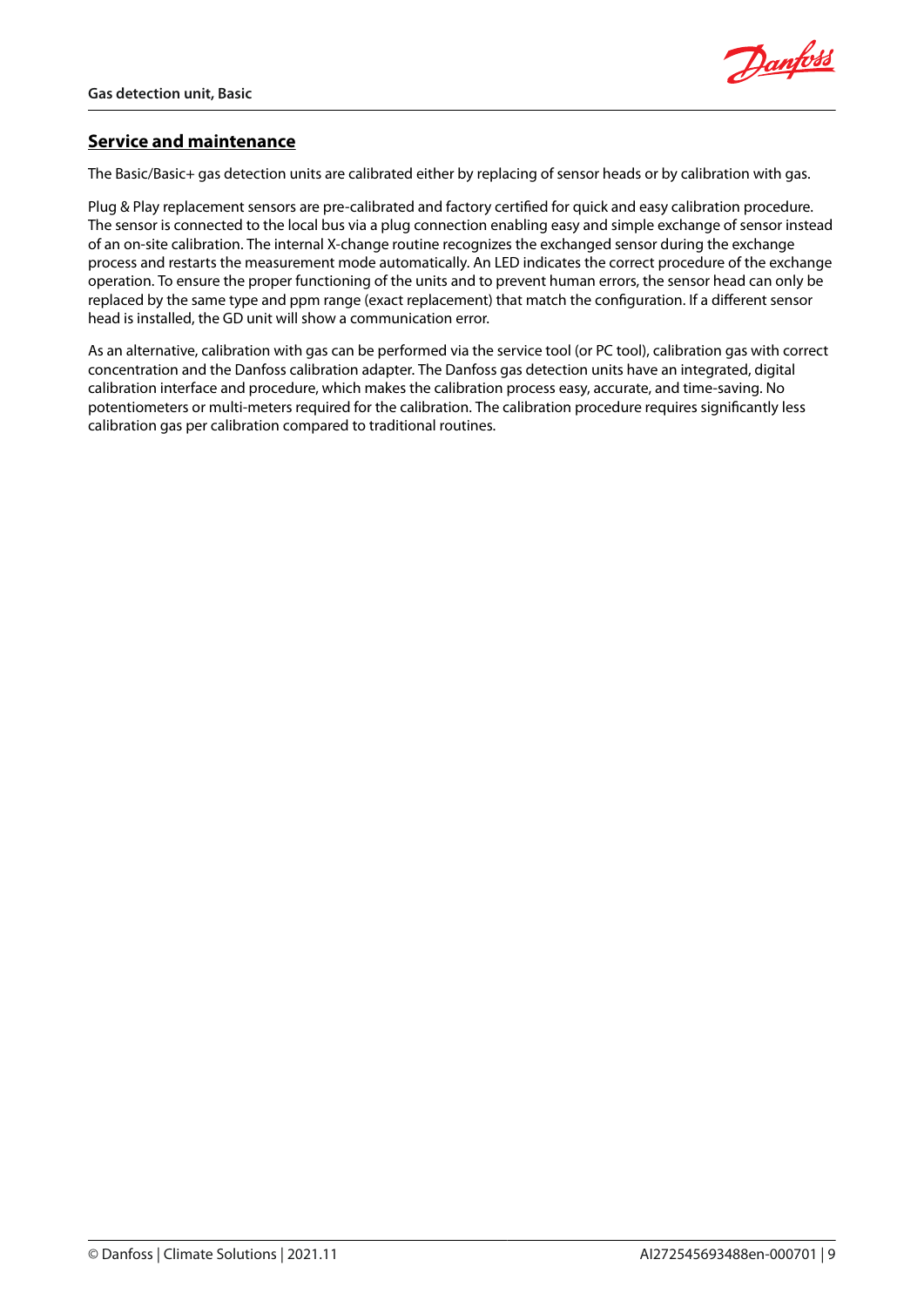Danfoss

# **Ordering**

### **Table 9: Ordering**

| <b>Type</b> | <b>Model</b>                   | Refrigerant                                                                                       | <b>Sensor</b>   | ppm range    | <b>Alarm ppm</b> | <b>Temp. Range</b><br>[°C] | <b>Temp. Range</b><br>[°F] | Code number |
|-------------|--------------------------------|---------------------------------------------------------------------------------------------------|-----------------|--------------|------------------|----------------------------|----------------------------|-------------|
|             | <b>Basic</b>                   | Ammonia                                                                                           | Electrochemical | $0 - 100$    | 25/35            | $-40$ to $+50$             | $-40$ to $+122$            | 148H6000    |
|             | Basic $+^{(1)}$                | Ammonia                                                                                           | Electrochemical | $0 - 100$    | 25/35            | $-40$ to $+50$             | $-40$ to $+122$            | 148H6001    |
|             | Basic                          | Ammonia                                                                                           | Electrochemical | $0 - 300$    | 25/150           | $-40$ to $+50$             | $-40$ to $+122$            | 148H6008    |
|             | Basic $+(1)$                   | Ammonia                                                                                           | Electrochemical | $0 - 300$    | 25/150           | $-40$ to $+50$             | $-40$ to $+122$            | 148H6009    |
|             | <b>Basic</b>                   | Ammonia                                                                                           | Electrochemical | $0 - 1000$   | 500/900          | $-40$ to $+50$             | $-40$ to $+122$            | 148H6014    |
| <b>GDA</b>  | $Basic+(1)$                    | Ammonia                                                                                           | Electrochemical | $0 - 1000$   | 500/900          | $-40$ to $+50$             | $-40$ to $+122$            | 148H6015    |
|             | Basic                          | Ammonia                                                                                           | Semiconductor   | $0 - 1000$   | 500/900          | $-40$ to $+50$             | $-40$ to $+122$            | 148H6023    |
|             | Basic+(1)                      | Ammonia                                                                                           | Semiconductor   | $0 - 1000$   | 500/900          | $-40$ to $+50$             | $-40$ to $+122$            | 148H6024    |
|             | Basic                          | Ammonia                                                                                           | Semiconductor   | $0 - 10000$  | 5000/9000        | $-40$ to $+50$             | $-40$ to $+122$            | 148H6071    |
|             | <b>Basic Remote</b>            | Ammonia                                                                                           | Semiconductor   | $0 - 10000$  | 5000/9000        | $-40$ to $+50$             | $-40$ to $+122$            | 148H6073    |
|             | <b>Basic</b>                   | Ammonia                                                                                           | Pellistor       | $0 - 140000$ | 30000            | $-40$ to $+50$             | $-40$ to $+122$            | 148H6070    |
|             | Basic + AC (100<br>$-240V$ AC) | R404a, R507a,<br>R32, R125,<br>R407c, R434a,<br>R488a, R410a,<br>R452b,R143b                      | Semiconductor   | $0 - 2000$   | 500/900          | $-30$ to $+50$             | $-22$ to $+122$            | 148H6056    |
| <b>GDHF</b> | Basic + AC (100<br>$-240V$ AC) | R134a, R407a,<br>R416a, R417a,<br>R422a, R422d,<br>R427a, R437a,<br>R438a, R449a,<br>R407f, R450a | Semiconductor   | $0 - 2000$   | 500/900          | $-30$ to $+50$             | $-22$ to $+122$            | 148H6057    |
|             | Basic + AC (100<br>$-240V$ AC) | R1234yf, R452a,<br>R513a, R454c,<br>R455a, R454b,<br>R1234ze                                      | Semiconductor   | $0 - 2000$   | 500/900          | $-30$ to $+50$             | $-22$ to $+122$            | 148H6058    |
| <b>GDHF</b> | <b>Basic</b>                   | R404a, R507a,<br>R32, R125,<br>R407c, R434a,<br>R488a, R410a                                      | Semiconductor   | $0 - 2000$   | 500/900          | $-40$ to $+50$             | -40 to 122                 | 148H6045    |
|             | Basic+(1)                      | R404a, R507a,<br>R32, R125,<br>R407c, R434a,<br>R488a, R410a                                      | Semiconductor   | $0 - 2000$   | 500/900          | $-40$ to $+50$             | -40 to 122                 | 148H6046    |
| <b>GDC</b>  | Basic                          | CO <sub>2</sub>                                                                                   | Infrared        | $0 - 20000$  | 5000/9000        | $-40$ to $+50$             | -40 to 122                 | 148H6072    |

**(1)** incl buzzer & Light

# **Spare parts and accessories**

### **Table 10: Spare parts and accessories**

| <b>Description</b>                             | <b>Code number</b> |
|------------------------------------------------|--------------------|
| Replacement sensor - Ammonia EC 100            | 148H6200           |
| Replacement sensor - Ammonia EC 300            | 148H6201           |
| Replacement sensor - Ammonia EC 1000           | 148H6202           |
| Replacement sensor - Ammonia SC 1000           | 148H6203           |
| Replacement sensor - HFC R404A, R507 SC 2000   | 148H6210           |
| Replacement sensor - HFC R1234yf SC 2000       | 148H6239           |
| Replacement sensor - HFC R134a SC 2000         | 148H6211           |
| Controller unit                                | 148H6231           |
| Controller solution (controller + enclosure)   | 148H6221           |
| Controller expansion module                    | 148H6222           |
| Service tool                                   | 148H6224           |
| PC tool                                        | 148H6235           |
| Calibration adapter                            | 148H6232           |
| Buzzer & light - acoustic buzzer and optic led | 148H6225           |
| Air duct set                                   | 148H6236           |
| Seal cap                                       | 148H6227           |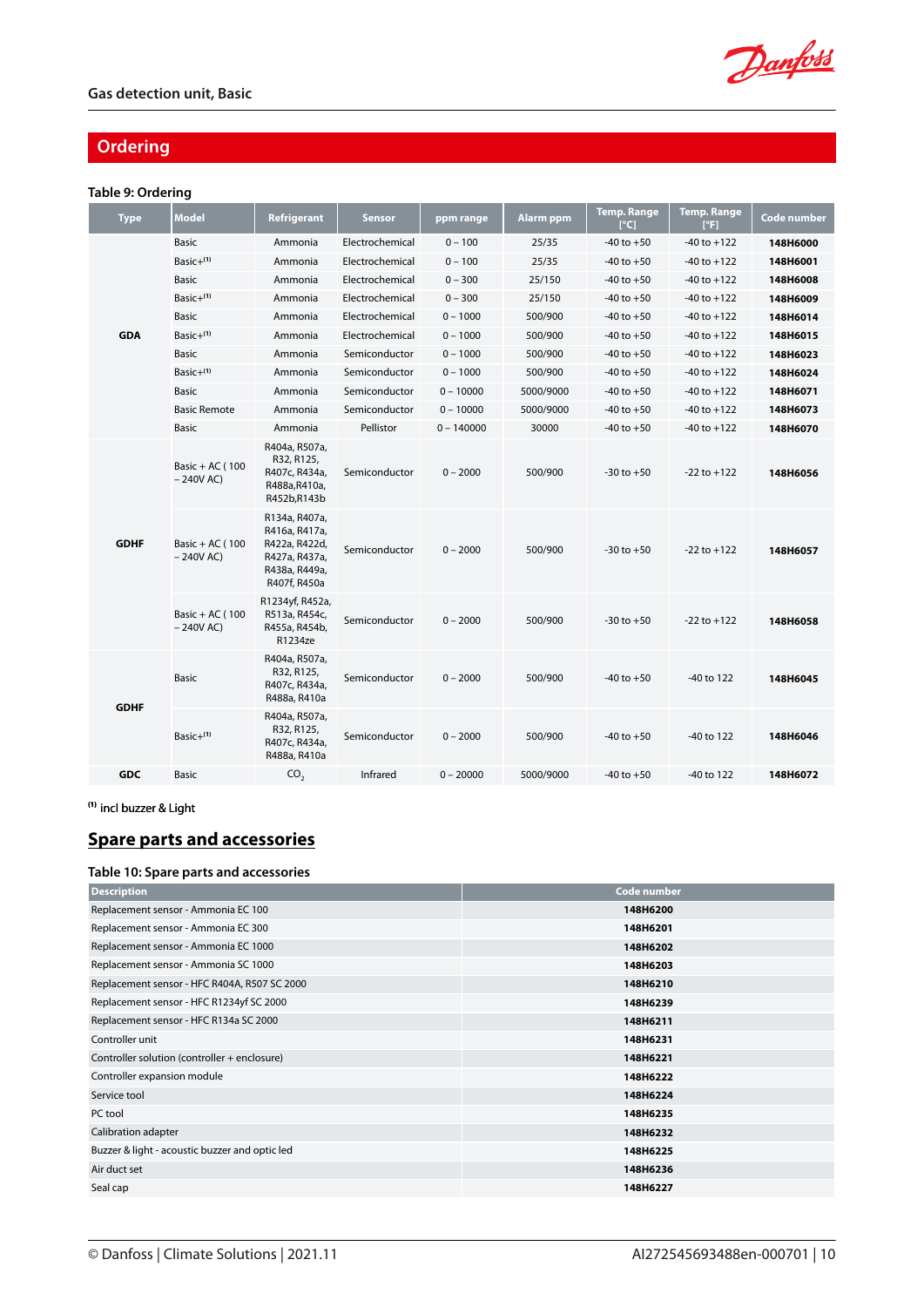#### **Gas detection unit, Basic**



| <b>Description</b>            | Code number |
|-------------------------------|-------------|
| Splash guard                  | 148H6226    |
| <b>Gateway for controller</b> | 148H6228    |
| Remote kit                    | 148H6238    |

### **Accessories overview**

### **Controller unit**

Used for a centralized monitoring and warning. The input signals for the controller are collected via RS485 Modbus or analog communication. The controller can handle up to 96 digital sensors via Fieldbus and four (4) analog input. An additional 28 analog input is possible using seven (7) expansion modules (4 – 20 mA signal interface). The total number of connected sensors should not exceed 128 sensors. The controller unit can be employed as pure analog controller, as analog/digital, or as digital controller. Configuration is menu-driven via the keypad. For fast and easy configuration, the PC Tool is recommended.

### **Controller solution**

Controller unit placed in an enclosure ready to be connected to a power source. A separate UPS for the controller is available.

### **Controller expansion module**

The gas detection Controller Expansion module is used for expansion of the cable coverage in terms of number of loops and the total wire length. Each Controller Unit can handle up to 7 Expansion modules allowing additional 7 segments with a total of 7200 meters (23622 ft.) wiring and a total of 32 relays for alarm device circuits.

### **Service tool**

For interface with units with no display (Basic, Basic+, Premium, Premium+). Acts as a portable display and can be connected to all Danfoss gas detection units. (Heavy Duty w. adapter).

### **PC tool**

The PC tool is a menu-driven and standalone software used for easy addressing, parameter setting, calibration, and data logging of the Basic, Premium and Heavy Duty gas detection units, and the controller unit.

### **Calibration adapter**

The calibration adapter is required for connecting the calibration gas container, via the flow regulator, to the sensor head on the gas detection units. (Two variants, One for Basic and Premium plastic head sensors; one for heavy duty and Premium remote metal head sensors.).

### **Buzzer & light - acoustic buzzer and optic led**

Can be installed in Basic or Premium units providing a local alarm.

### **Air duct set**

The air duct set is specially designed to capture the airflow in air ducts. It can be connected to the standard sensor heads, except from Heavy Duty gas detection units.

### **Seal cap**

Airtight seal cap to protect the sensor head against premature exposure during installation. The seal cap is mounted on new sensors (complete units and replacement sensors) but is also available as an accessory.

### **Splash guard**

To protect the sensor head against water exposure during wash-down cleaning and rinsing operations.

### **Gateway for controller**

The gateway is an addition to the controller and used for communicating via Modbus TCP/IP.

### **Remote kit**

Enabling installation of a sensor head in plastic housing 5m (16.4 ft.) from the unit. This means that the gas detection unit can be placed outside the room where the sensor is placed to detect hazardous gases, allowing reading of and interfacing with the unit without entering the dedicated space. Basic and Premium gas detection units.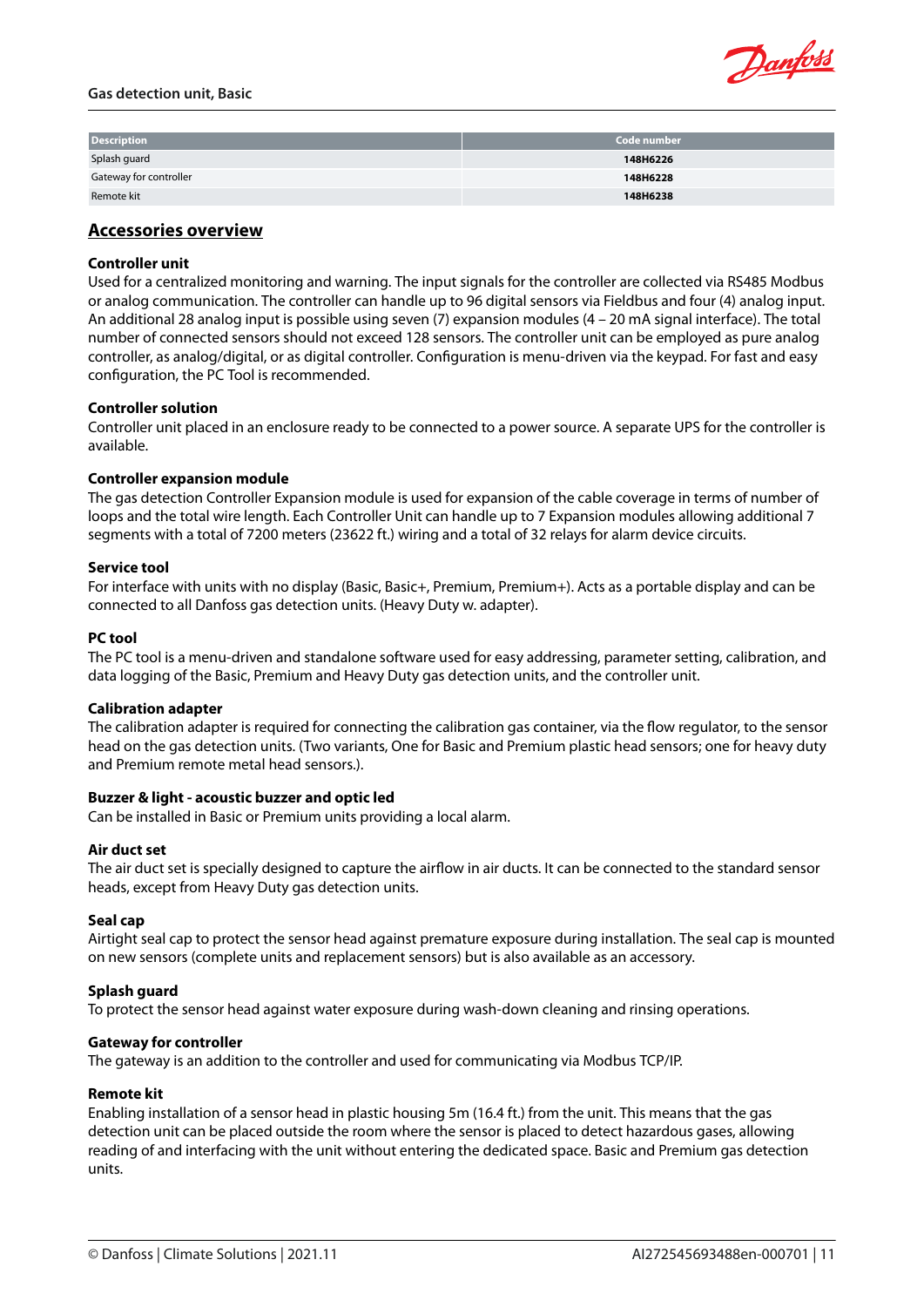

### **Certificates, declarations, and approvals**

The list contains all certificates, declarations, and approvals for this product type. Individual code number may have some or all of these approvals, and certain local approvals may not appear on the list.

Some approvals may change over time. You can check the most current status at danfoss.com or contact your local Danfoss representative if you have any questions.

#### **Table 11: Valid Approvals**

| <b>Type</b>          | <b>File name</b> | Document type         | Document topic  | <b>Approval authority</b> |
|----------------------|------------------|-----------------------|-----------------|---------------------------|
| <b>GDA</b>           | 148R6115.AA      | <b>EU Declaration</b> | <b>EMCD/LVD</b> | <b>Danfoss</b>            |
| Table 12: Compliance |                  |                       |                 |                           |

#### **Table 12: Compliance**

|  | EMC directives 2014/30/EU                                                                      |
|--|------------------------------------------------------------------------------------------------|
|  | Conformity to EN 50271, EN 61010-1                                                             |
|  | <b>ETL listed to UL 61010-1 and CSA C22.2 No.61010-1</b>                                       |
|  | Enables regulatory compliance with EN 378:2016, ISO 5149:2014, IIAR 2-2017, and ASHRAE 15:2016 |